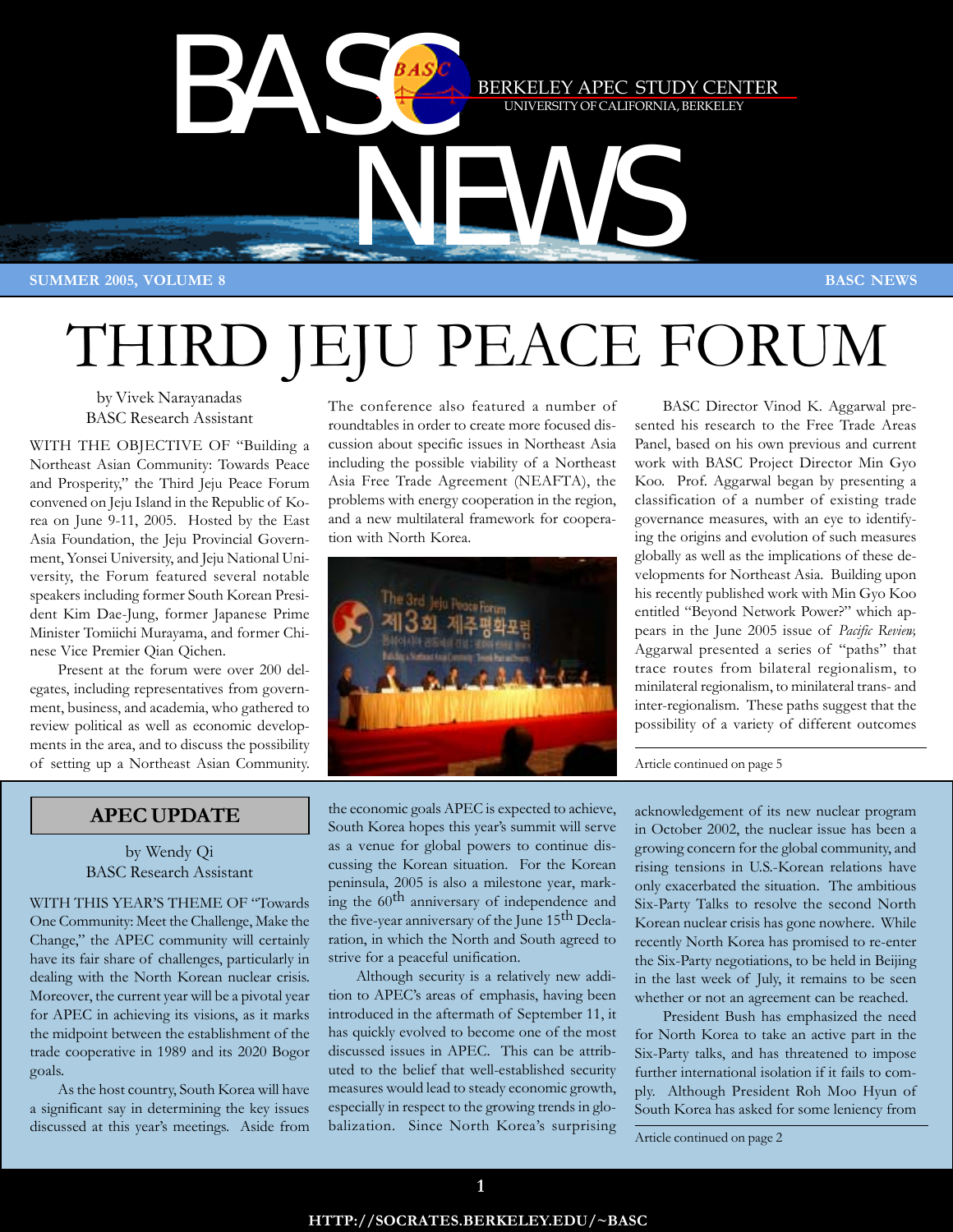**SUMMER 2005, VOLUME 8 BASC NEWS** 

# **BASC NEWS**

Published by the Berkeley Asia-Pacific Economic Cooperation Study Center (BASC)

> 802 Barrows Hall #1970 University of California Berkeley, CA 94720-1970

Tel: 510-643-1071 Fax: 510-643-1746 basc@globetrotter.berkeley.edu http://socrates.berkeley.edu/~basc

# BASC STAFF

Vinod K. Aggarwal Director

Min Gyo Koo East Asia Project Director

Elaine Kwei East Asia Project Director

> Sean Fahle Research Assistant

Christine Kao Research Assistant

Vivek Narayanadas Research Assistant

Wendy Qi Research Assistant

## **THIRD JEJU PEACE FORUM.................1 Vivek Narayanadas, BASC Research Assistant**

| Wendy Qi, BASC Research Assistant             |
|-----------------------------------------------|
|                                               |
| <b>Christine Kao, BASC Research Assistant</b> |
| <b>BASC</b> Staff                             |
| Sean Fahle, BASC Research Assistant           |

# **DIRECTOR'S NOTES**

*WELCOME to the 2005 issue of BASC News!* The range of analyses and viewpoints presented in this issue indicate that the future of APEC rests largely on how to keep the growing demand for sub-regional preferential trade arrangements, on the one hand, and the thorny security issues in the Korean peninsula and the Taiwan Strait, on the other, nested within the institution of APEC.

In the cover feature of this issue, Vivek Narayanadas reports on the Third Jeju Peace Forum, which convened on Jeju Island in the Republic of Korea on June 9-11, 2005. The Forum featured several notable politicians and government officials. I was asked to present my recent work based on our BASC projects and work that I have been doing with Min Gyo Koo. In particular, I presented a series of "paths" that trace routes from bilateral regionalism, to minilateral regionalism, to minilateral trans- and inter-regionalism. These paths suggest that the possibility of a variety of different outcomes for the strengthening and weakening of APEC, ASEM, and the WTO will depend heavily on how the institutional bargaining game evolves in Northeast Asia and several other regions. By looking at how such arrangements have developed in other regions of the world and the key driving factors, I believe we can gain insight into the likely path of preferential trade agreements in Northeast Asia, and in particular to the possibility of the formation of a Northeast Asian Free Trade Agreement (NEAFTA). Please consult our website for publications on this topic.

Our *BASC Spotlight* in this issue falls on Taiwan. Christine Kao analyzes the challenge and opportunity posed by China to Taiwan. She notes that China's moves with respect to Taiwan can be seen as a series of attempts to delegitimize the island in the eyes of the inter-

# **APEC UPDATE**

# (Continued from page 1)

the United States in making some of the concessions the North has asked for, President Bush stands by his opinion, stating that the would not "reward" North Korean bullying. U.S. Secretary of State Condoleezza Rice's recent statenational community through economic and diplomatic isolation. China, Taiwan, and the U.S. all claim to oppose any unilateral action that would alter the current status quo whose definition varies depending on the government. This produces a dangerous situation, because they interpret the status quo in different ways. In deciding how to handle its relationship with China, Taiwan must consider the growing importance of China as an economic power. Thus, Christine concludes that it is doubtful whether nationalist sentiment will overwhelm economic pragmatism.

In our *APEC Update*, Wendy Qi reviews the upcoming APEC Summit Meetings to be held in Busan, South Korea, in November 2005, with a special attention to the North Korean nuclear crisis within the context of APEC. South Korea hopes that this year's summit will provide a venue for global powers to continue discussing the Korean situation. Yet Wendy predicts that that, given the current status of APEC, it might not be an easy task and that, with rising security tensions in the Northeast Asian region and the economic interests that APEC is based upon, few new developments may emerge from South Korea's attempts in APEC this year.

Finally, our *BASC Book Review* by Sean Fahle discusses an edited volume by Jiro Okamoto of the Institute of Developing Economies in Japan entitled *Trade Liberalization and APEC*. Okamoto begins by clearly arguing that "the EVSL cannot avoid being labeled a 'failure.'" The reasons for the failure, however, are much less evident, and *Trade Liberalization and APEC* by Okamoto and his collaborators focuses on pinpointing these factors, seeking to fill the gap in the APEC literature from the perspective of the policy-making process.

# Happy reading!

ment labeling North Korea as one of the world's "outposts of tyranny" has only worsened the situation, making it much harder for South Korea and the rest of the global community to find a peaceful resolution to the situation.

The Japanese continue to emphasize the

Article continued on page 5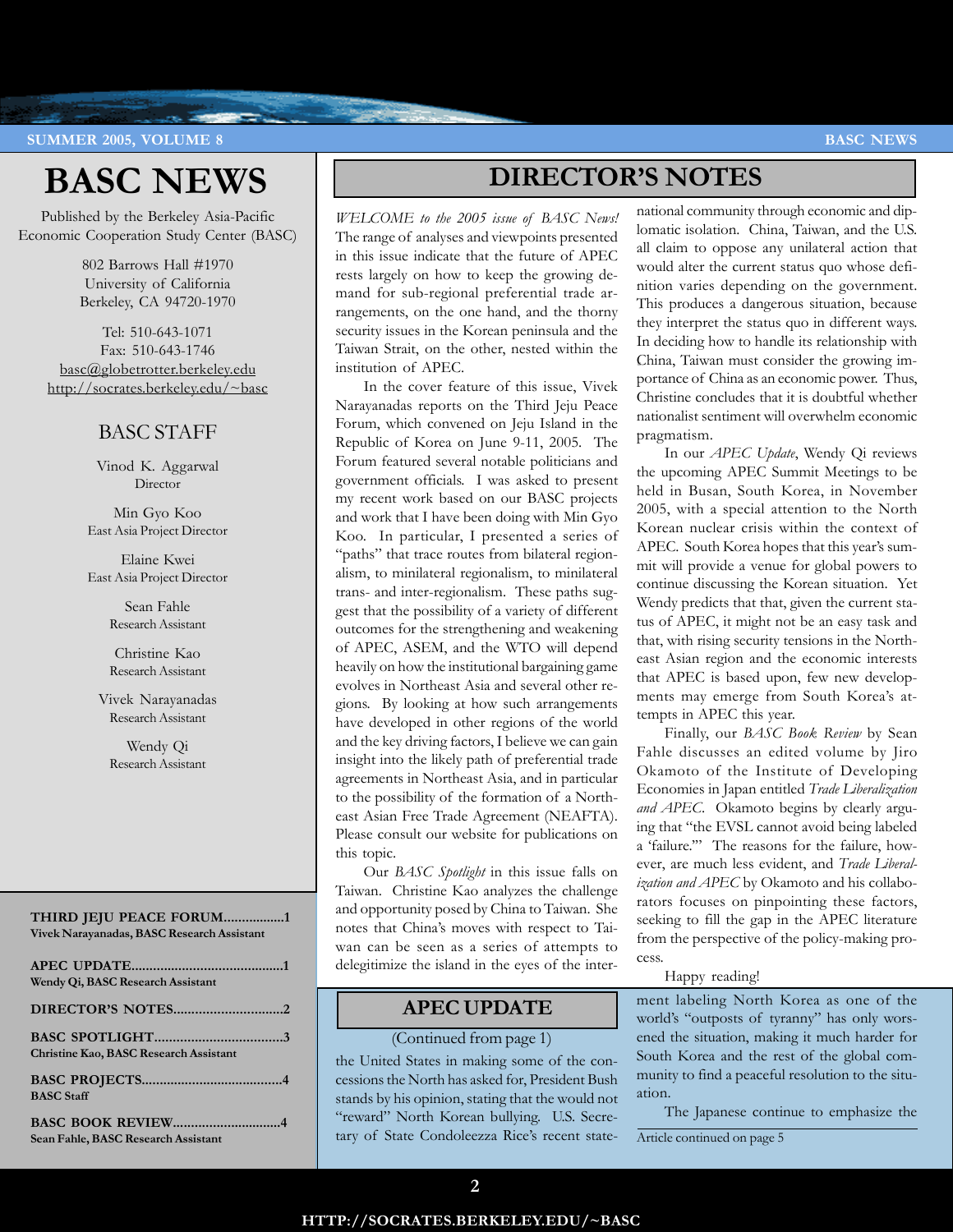# CRITICAL RESPONSE Taiwan and the Challenge of a Chinese Powerhouse

# **BASC SPOTLIGHT**

by Christine Kao BASC Research Assistant

AS A MATURING CHINA EMERGES onto the world stage, perhaps no other region is more vulnerable to the changes in economic climate than the hotly contested island, Taiwan. In recent months, escalating tensions concerning Taiwanese sovereignty have chilled a decade of relative calm and promising economic ties across the Taiwan Strait. In a clear warning against the island's growing separatist consciousness, China passed an anti-secession law in March that authorized the deployment of "non-peaceful" military force to counter any strides towards formalizing an independent Taiwan. In considering a response to this provocation, the Taiwanese must reconsider their national interests in the context of their own economic and political condition.

Taiwan has actively increased its foreign investment in Mainland China but increasingly faces a number of major challenges to its economic strategy. Taiwan's economy has matured, with enough capital to seek higher returns than those found on the resource-poor island. But while foreign investment flourished in the 1990s, the manufacturing and low wage labor that once marked the Taiwanese economic landscape have slowly disappeared as more and more production has been outsourced to Mainland China. Taiwan has suffered a loss of comparative advantage for inexpensive labor. Similar to the U.S., Taiwan must learn to rely on a capital- and technology-driven economy while maintaining a competitive global edge through the continuous improvement of technology. In order to compete with other developed nations, intellectual property, an issue that the Taiwanese have traditionally skirted, will have to be reexamined as the country becomes more reliant on the intellectual economy of a white-collar work

# force.

Outward investment is inevitable with a maturing economy. For the private and commercial sectors in Taiwan, outward investment has often meant the relocation of production to China. Since the early 1990s, Taiwanese busi-

*But while foreign investment flourished in the 1990s, the manufacturing and low wage labor that once marked the Taiwanese economic landscape have slowly disappeared*

nesses have invested more than \$100 billion in China. Despite fears that industrial cooperation with China would damage Taiwanese companies, reality has shown that China, with the help of Taiwan and not to the island's harm, has become the top manufacturing base for IT products. Due to this, the "patience over haste" policy for Mainland investment adopted by the Taiwanese government has left them at odds with the commercial and industrial sectors. This conflict of interests has spilled over into the security scene, as, in the latest conflict, many Taiwanese businesses were "strongly urged" to consider the consequences of any public pronouncement. Clearly, government and industry need to work together to reach a consensus that balances national security with economic development.

The proportion of economically productive people in Taiwan has been shrinking, as the number of people over 65 continues to increase (accounting for 7.5 percent of the island's total population). Despite an overall population increase, the percentage of people under age 18 has been decreasing. Taiwan is likely to face a situation where a large majority of dependent people relies on a minority.

More conservative Taiwanese are pressing

closer to the non-separatist Kuomintang (KMT), which has traditionally focused on fostering business development and trade. After a recent visit to China, party leader Lien Chan has returned to Taiwan urging the Taiwanese to grasp the opportunity offered by China's remarkable economic growth.

A potential Taiwan Strait conflict has wideranging global effects that could catalyze already heightened hostility in the region. As Taiwan's main provider of moral and military support, the U.S. would be placed in pointed opposition to China, another nuclear power. Japan, from where the U.S. would launch any military bid to defend Taiwan, may find itself drawn into the conflict as well. This would, of course, seriously exacerbate already soured relations with China, where a recent outbreak of anti-Japanese nationalist fervor has clogged diplomatic airwaves between the two countries. As an economic powerhouse that now faces a challenge in the region, Japan has been sharply checked by Chinese nationalists and must increasing proceed cautiously in asserting its interests.

China's moves with respect to Taiwan can be seen as a series of attempts to delegitimize the island in the eyes of the international community through economic and diplomatic isolation. Taipei claims that the anti-secession law is a pretext for a military attack, but Beijing maintains that it is purely a symbolic act to reinforce the current status quo. China, Taiwan, and the U.S. all claim to oppose any unilateral action that would alter the current status quo whose definition varies depending on the government. This produces a dangerous situation, considering that they interpret the status quo in very different ways. In deciding how to handle its relationship with China, Taiwan must consider the growing importance of China as an economic power. In light of this, it is doubtful whether nationalist sentiment will overwhelm economic pragmatism.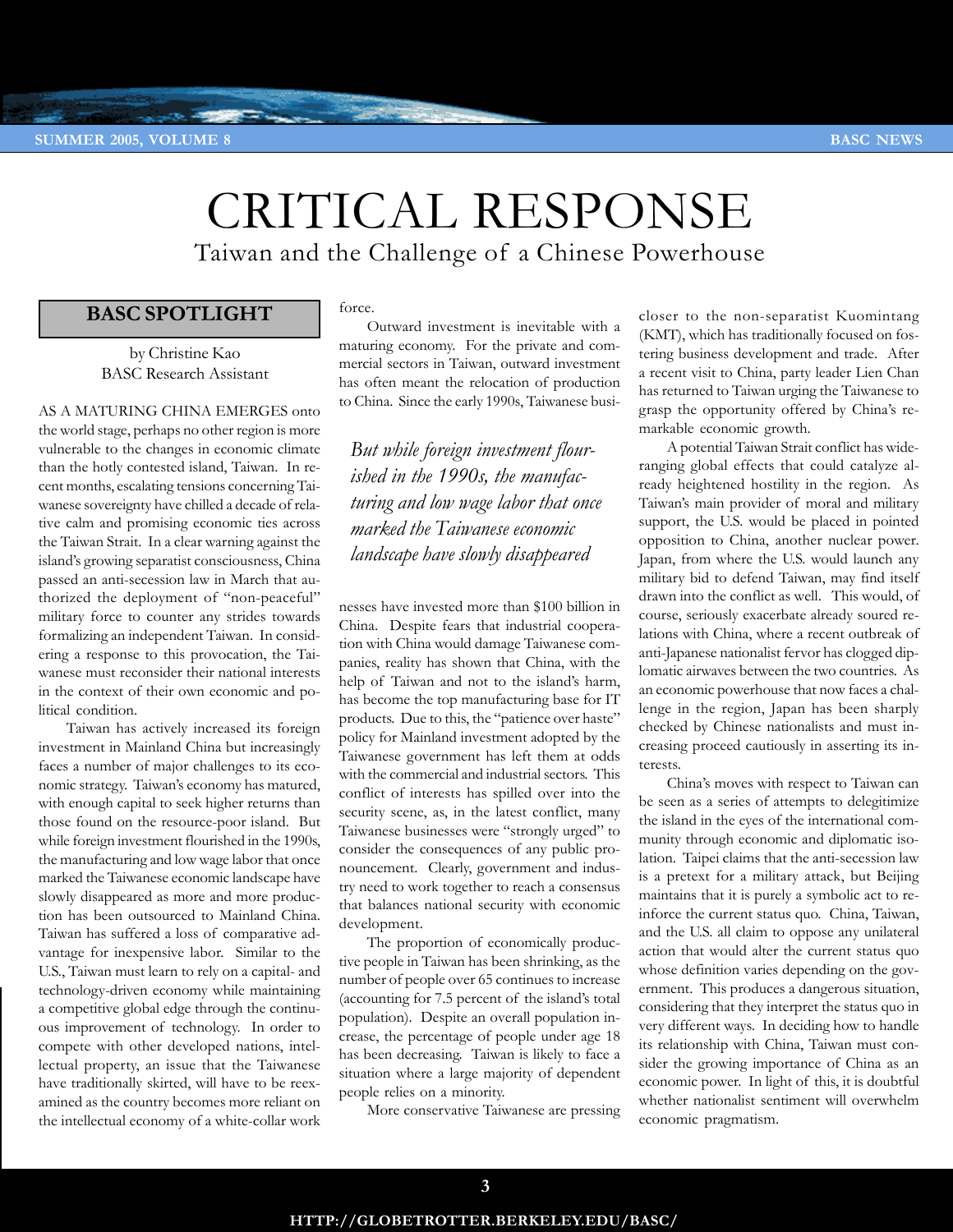# **SUMMER 2005, VOLUME 8 BASC NEWS**

# **BASC BOOK REVIEW**

by Sean Fahle BASC Research Assistant

## **Trade Liberalization and APEC**

Edited by Jiro Okamoto (New York, NY: Routledge) 2004.



AT THE MANILA MEETING OF ECONOMIC LEADers in November 1996, pro-liberalization members of APEC expressed frustration with the framework's inability to extend liberalization obligations beyond those outlined in the Uruguay Round of the WTO. In this context, the Early Voluntary Sectoral Liberalization (EVSL) initiative was proposed in order to expedite the attainment of APEC's goal of 'free and open trade and investment' in the region. Within two years, however, it became evident that the EVSL consultations were doomed.

 In retrospect, Jiro Okamoto, Senior Research Fellow at the Institute of Developing Economies in Japan, does not hesitate in arguing that "the EVSL cannot avoid being labeled a 'failure.'" The reasons for the failure, however, are much less evident, and *Trade Liberalization and APEC* by Okamoto and his collaborators focuses on these factors, seeking to fill the gap in the APEC literature.

 Their analysis is conducted in three parts. The first chapter in Part I compares the historical and institutional aspects of APEC and WTO. Chapter two provides the history of the development of EVSL consultations. Chapter three introduces the analytical framework: a two level game model with extensions. Part II is a case study section, consisting of chapters individually addressing Japan, the U.S., Australia, Korea, Thailand, and Indonesia. In the final section, Okamoto uses the analytical framework to compare case studies and answer research questions pertaining to the failure of the EVSL consultations.

 To determine precisely why EVSL consultations failed, Okamoto considers EVSL policymaking processes. He concludes that, for sev-

# **BASC PROJECTS**

BASC has conducted a number of original research projects, focusing on the international political economy of the Asia-Pacific region and Europe. Recently, we launched a new research project on the emerging institutional architecture of trade and security in Asia. Our project on EU and U.S. policy in world trade and security relations remains on track. And the final product of our project on bilateral trade agreements in the Asia-Pacific will be published this fall.

With generous support from the Japan Foundation Center for Global Partnership (CGP), *Asia's New Institutional Architecture* examines whether and to what extent regional and interregional mechanisms can better institutionalize the increasing complexity of economic and security ties among the nations in Northeast, Southeast, and South Asia. As the international state system undergoes dramatic changes in both security and trade relations in the wake of the end of the Cold War, the Asian financial crisis, and the attack of 9-11, this question is now uppermost in the minds of both academics and policymakers. We believe that an academically informed approach to the links between trade and security institutions and issues, guided by input from civil society groups and government officials, will give us a unique perspective on the types of institutional solutions that may be feasible in Asia. The first conference will be held in Berkeley, California on December 9-10, 2005 and the second conference is scheduled in Tokyo, Japan in fall 2006. We are also undertaking a collaborative project focusing on Northeast Asia's institutional architecture with a grant from the East Asia Foundation.

The *New Bipolarity: EU and U.S. Policy in World Trade and Security Relations* project, funded by the Swedish Institute for European Policy Studies (SIEPS), has explored how the broad organization of the international political eral reasons, winsets – defined as the range of acceptable agreements – were generally small, diversified, and heterogeneous in structure. Okamoto also argues that perceptions of costs of no-agreement were low, and the depth of the APEC issue was limited for most members.

 Okamoto stresses that APEC's principles of voluntarism and open regionalism, though they were crucial in attracting ASEAN countries during APEC's formation, became an obstacle to critical mass formation and concrete liberalization measures due to their vagueness and ambiguity.

 Okamoto concludes with some implications of this study for the future of APEC. The analysis suggests the need for two regional powers – Japan and the US – to participate, and it suggests that critical mass formation is only possible where it concerns subjects on which both regional powers agree. Okamoto predicts that renewed growth may again make APEC a policy priority generating a resurgence of liberalization efforts, but he finds that there is little scope for APEC to pursue liberalization independent from the WTO due to the nonbinding nature of its agreements.

One shortcoming of this study is its failure

## Article continued on page 5

economy affects key economic actors in the EU and the U.S., and how their inclination to cooperate or compete shapes the bigger picture. This research has paid specific attention to international security relations and the arms trade, which is dominated by European and American firms who have been both competing and cooperating in international marketplaces, to shed light both on how economic actors behave in this new bipolar era and on the issues that governments face in managing the political-economic arena in which they interact. Our next conference in this project will be held on October 21, 2005 in Berkeley.

The *Asia-Pacific Bilateral Trade* project, funded by CGP, has been successfully concluded. Our findings about the underlying causes of various APEC countries' embrace of the bilateralism, as well as its policy implications for both APEC countries themselves and the broader international trading system, will be published as a book by Routledge in fall 2005.